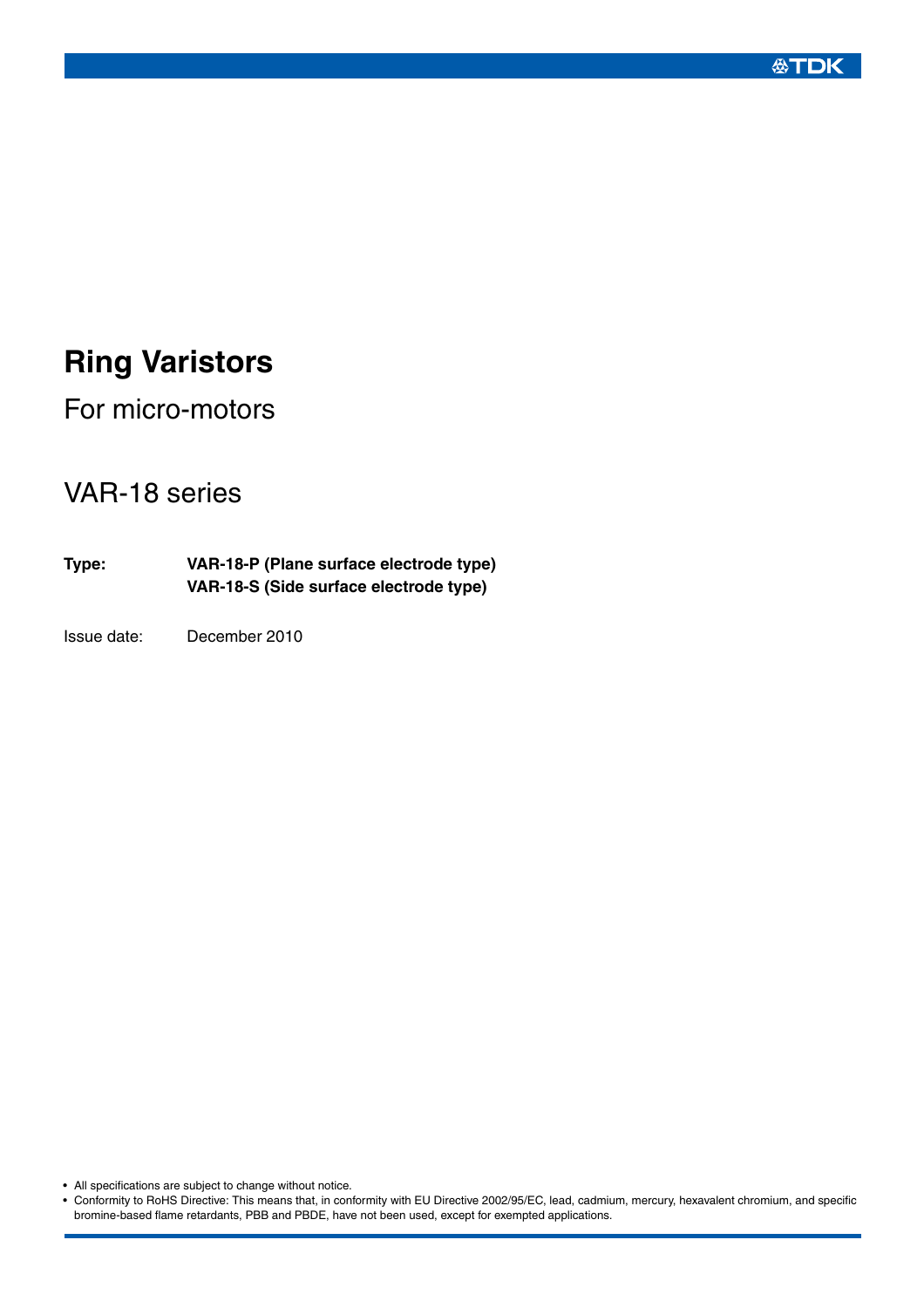**Conformity to RoHS Directive**

**公丁口K** 

## **Varistors(SrTiO3) For Micro-motors**

### VAR-18 Series

Ring varistors are used in a wide range of applications from micro motor noise absorption to the protection of circuit contacts. TDK has greatly improved the electrical and physical performances of these varistors to meet the latest demands. This varistor line covers the traditional shapes and dimensions as well as the more varied and specialized applications.

#### **FEATURES**

#### **ELECTRICAL PERFORMANCES**

- The temperature characteristics of the varistor voltage (E10) value) are positive. This prevents the varistor voltage from decreasing at high temperatures and from large currents flowing through the varistor. Therefore, these varistors remove design obstacles by eliminating the need for setting the room temperature varistor voltage (E10 value) higher—a measure that compromises noise reduction levels.
- Furthermore, the VAR-18 series has also eliminated the problem of the noise level being amplified at low-temperatures and having a negative impact on the life of the motor.
- Because the VAR-18 series has the same large capacitance as the conventional varistors, it has excellent functions to eliminate and control motor noise in high frequency bands.

#### **PHYSICAL PERFORMANCES**

- Because copper electrodes are used and the heat resistance of the ceramic elements has been improved, there is no concern for electrode erosion or thermal crack even at the higher soldering temperatures that are used in lead-free soldering.
- The ceramic element has excellent flexure strength as is suitable for automatic motor assembly.

#### **PRODUCT LINEUP**

- The varistors in this series come in a wide range of dimensions and so can be accurately used for almost all motors.
- This lineup includes side-surface electrode varistors that can be used with ultra-compact micro motors.

#### **VARISTOR VOLTAGE TEMPERATURE CHARACTERISTICS**





#### **PRODUCT IDENTFICATIONS**



- (1) Series name
- (2) Outer diameter 080: ø8mm 107: ø10.7mm
- (3) Varistor voltage 053: 5.3V 157: 15.7V
- (4) Varistor voltage tolerance M: ±20%
- (5) Number of electrodes
	- 3, 5, 7
- (6) Electrode location
	- P: Plane
	- S: Side
- (7)TDK classification

#### **PERFORMANCES**

| Operating temperature range                  | $-25$ to $+85^{\circ}$ C                                                    |  |  |
|----------------------------------------------|-----------------------------------------------------------------------------|--|--|
| Pulse resistance                             |                                                                             |  |  |
| [DC.60V, ON-OFF: 50 cycles]                  | $\Delta E$ 10, $\Delta \alpha$ 10±15%                                       |  |  |
| Moisture resistance                          | $\Delta$ E <sub>10</sub> . $\Delta$ $\alpha$ <sub>10</sub> $\pm$ <b>10%</b> |  |  |
| [60±2°C, 90 to 95(%)RH, 240 hours]           |                                                                             |  |  |
| Soldering heat resistance [320°C, 3 seconds] | $\Delta E$ 10, $\Delta$ 0.10±10%                                            |  |  |
| Flexure strength                             | 9.8N min.                                                                   |  |  |
| Electrode tensile strength                   | 14.7N min.                                                                  |  |  |

• Conformity to RoHS Directive: This means that, in conformity with EU Directive 2002/95/EC, lead, cadmium, mercury, hexavalent chromium, and specific bromine-based flame retardants, PBB and PBDE, have not been used, except for exempted applications.

• All specifications are subject to change without notice.